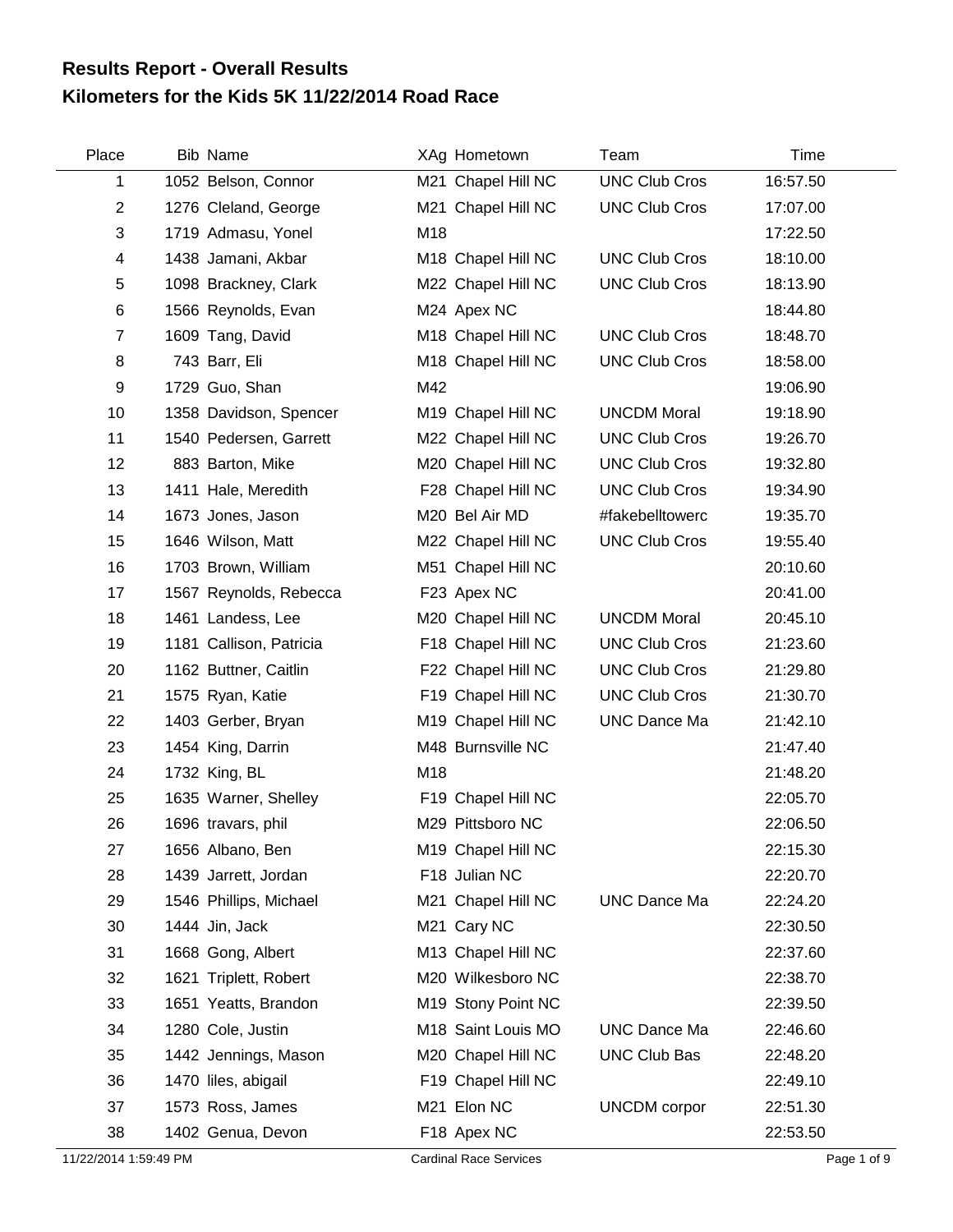| Place | <b>Bib Name</b>   |                            | XAg Hometown        | Team                 | Time     |
|-------|-------------------|----------------------------|---------------------|----------------------|----------|
| 39    | 1306 Cox, Seth    |                            | M19 Beulaville NC   |                      | 22:55.30 |
| 40    |                   | 1385 Feaster, Brandon      | M18 Chapel Hill NC  |                      | 22:58.60 |
| 41    |                   | 1709 Hamm, Rachael         | F18 Chapel Hill NC  |                      | 23:17.40 |
| 42    |                   | 1075 Bigelow, Sarah        | F18 Chapel Hill NC  | <b>UNC Club Cros</b> | 23:27.30 |
| 43    |                   | 1600 Starnes, Ashley       | F19 Chapel Hill NC  | <b>UNC Club Cros</b> | 23:28.40 |
| 44    |                   | 1725 Shargawi, John<br>M27 |                     |                      | 23:28.80 |
| 45    |                   | 1037 Bautista, Denice      | F18 Chapel Hill NC  | <b>UNC Club Cros</b> | 23:29.60 |
| 46    |                   | 1382 Fajardo, Marco        | M19 Raleigh NC      |                      | 23:41.60 |
| 47    |                   | 1359 Davis, D'Atra         | F20 Chapel Hill NC  | <b>UNC Club Cros</b> | 23:45.40 |
| 48    |                   | 1538 Paredes, Daniela      | F19 Raleigh NC      | <b>UNC Dance Ma</b>  | 24:01.30 |
| 49    |                   | 1492 Merendino, Katelyn    | F19 Chapel Hill NC  | <b>UNC Club Cros</b> | 24:01.70 |
| 50    |                   | 1377 Eiselt, Jack          | M19 Chapel Hill NC  | <b>UNCDM</b> corpor  | 24:09.10 |
| 51    |                   | 1734 Traub, Matthew<br>M21 |                     |                      | 24:10.10 |
| 52    |                   | 1378 Engels, Nichlas       | M19 Chapel Hill NC  | Donor Develop        | 24:11.70 |
| 53    |                   | 1632 Waite, Courtney       | F21 Chapel Hill NC  | <b>UNC Women's</b>   | 24:22.10 |
| 54    |                   | 1669 Haus, Elizabeth       | F18 Lutherville MD  | <b>UNC Women's</b>   | 24:35.80 |
| 55    |                   | 1561 Randall, Hannah       | F19 Asheville NC    | #fakebelltowerc      | 25:00.20 |
| 56    |                   | 1534 Pace, Madeline        | F18 Chapel Hill NC  |                      | 25:01.50 |
| 57    |                   | 1526 orlowski, lindsey     | f20 Chapel Hill NC  | <b>UNC Club Cros</b> | 25:05.90 |
| 58    |                   | 1601 Starr, Katie          | F18 Charlotte NC    |                      | 25:09.00 |
| 59    |                   | 704 Bardill, Ally          | F20 Chapel Hill NC  | <b>CFTK Operatio</b> | 25:40.30 |
| 60    |                   | 1395 Garcia, Ricardo       | M19 charlotte NC    |                      | 25:41.90 |
| 61    |                   | 1180 Byers, Sarah          | F20 Chapel Hill NC  |                      | 25:44.10 |
| 62    |                   | 1712 McLean, Steffani      | F21 Greensboro NC   |                      | 25:46.30 |
| 63    |                   | 1570 Robinson, Myles       | M21 Chapel Hill NC  | Minutes Away         | 25:47.60 |
| 64    |                   | 1071 Bhadha, Persis        | F18 Chapel Hill NC  | <b>UNC Dance Ma</b>  | 25:53.20 |
| 65    |                   | 1425 Hieronymus, Michael   | M24 Durham NC       | UNC-DM alum          | 26:08.10 |
| 66    |                   | 1448 Kappert, Joshua       | M20 Haw River NC    | <b>UNC AFROTC</b>    | 26:10.90 |
| 67    |                   | 1520 Nelson, Scott         | M21 Chapel Hill NC  |                      | 26:18.20 |
| 68    |                   | 1067 Berry, Rachel         | F18 Greensboro NC   | <b>UNC Dance Ma</b>  | 26:19.70 |
| 69    |                   | 1478 Lynch, Margaret       | F18 Chapel Hill NC  |                      | 26:20.90 |
| 70    |                   | 1606 Swaim, Katarina       | F19 Charlotte NC    |                      | 26:32.60 |
| 71    | 1471 Little, Jane |                            | F19 Chapel Hill NC  |                      | 26:34.40 |
| 72    |                   | 1697 Walker, Lindsey       | F20 Chapel Hill NC  |                      | 26:39.90 |
| 73    |                   | 1644 Whitenack, Lauren     | F18 Arden NC        |                      | 26:50.10 |
| 74    |                   | 1713 Perron, Daniel        | M20 Chapel Hill NC  | <b>AED</b>           | 26:52.50 |
| 75    | 1392 Fox, Sam     |                            | M16 Winterville NC  |                      | 26:54.30 |
| 76    |                   | 1495 Messier, Andrew       | M21 Concord NC      |                      | 26:57.50 |
| 77    |                   | 1482 Mayo, Rodney          | M50 Hillsborough NC | Hillsborough R       | 27:00.10 |
| 78    |                   | 1390 Flynn, Halah          | F20 Chapel Hill NC  |                      | 27:01.10 |
| 79    | 1428 hiers, trey  |                            | M17 Greensboro NC   |                      | 27:02.50 |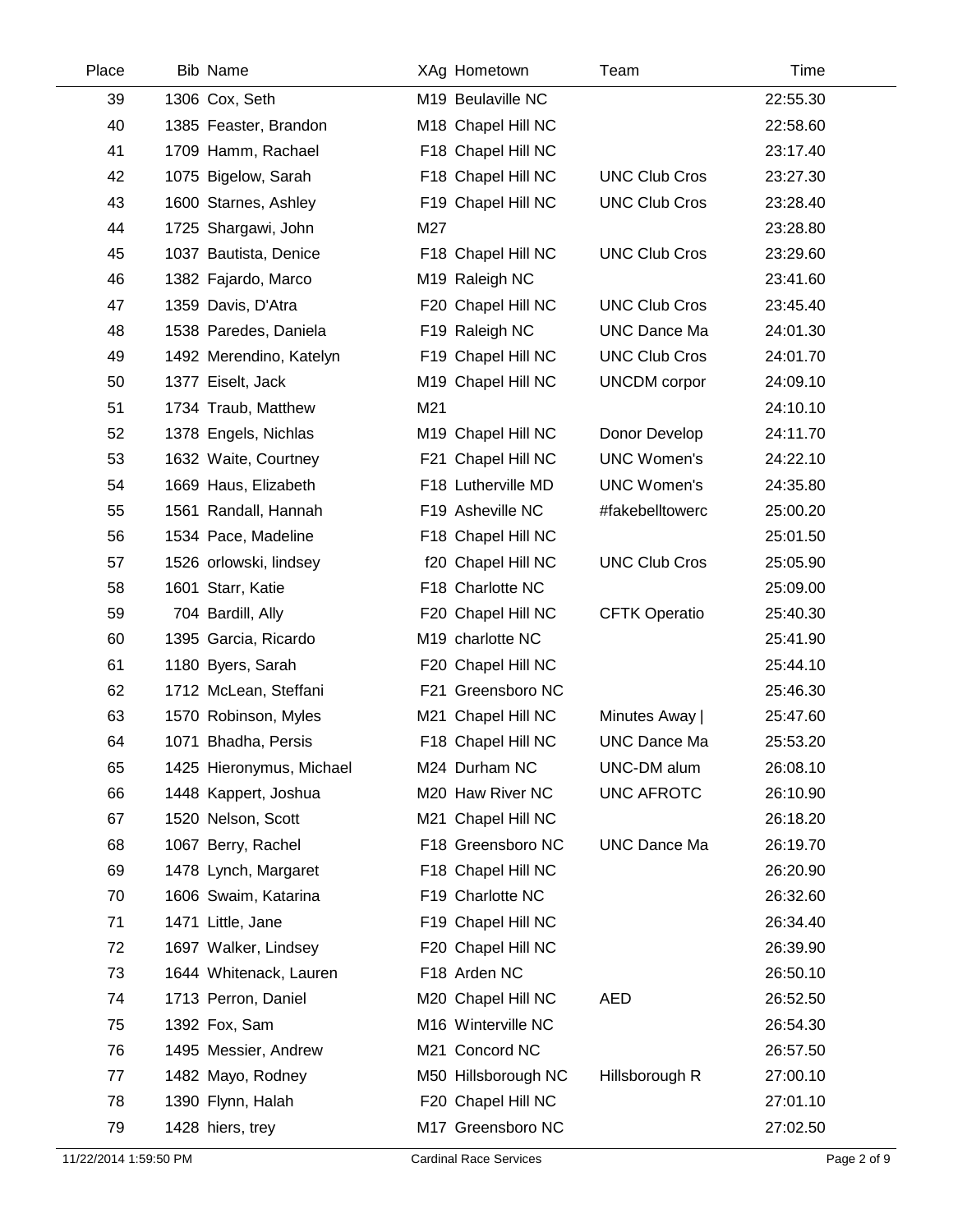| Place | <b>Bib Name</b>             | XAg Hometown        | Team                 | Time     |
|-------|-----------------------------|---------------------|----------------------|----------|
| 80    | 1025 Bass, Lewis            | M55 Durham NC       |                      | 27:03.90 |
| 81    | 1615 Tozzi, Alessandra      | F18 Sanford NC      | Donor Develop        | 27:05.40 |
| 82    | 1447 Joyce, Ryan            | M21 Madison NC      | <b>UNC Dance Ma</b>  | 27:05.70 |
| 83    | 1580 Schneider, Samantha    | F18 Cary NC         |                      | 27:06.30 |
| 84    | 1399 Gebbie, Emily          | F20 Chapel Hill NC  | <b>UNC Club Cros</b> | 27:08.10 |
| 85    | 1468 Leonard, Karen         | F20 Chapel Hill NC  | <b>UNC Club Cros</b> | 27:08.70 |
| 86    | 1676 Klosowski, Shane       | M45 Chapel Hill NC  |                      | 27:09.30 |
| 87    | 1494 Merritt, Carrington    | F18 Chapel Hill NC  | <b>UNC Club Cros</b> | 27:14.00 |
| 88    | 1728 Paterson, Haley        | F <sub>24</sub>     |                      | 27:15.00 |
| 89    | 1379 Esposito, Colleen      | F21 Chapel Hill NC  |                      | 27:15.80 |
| 90    | 1710 Marin, Fernando        | M50 Huntersville NC |                      | 27:20.30 |
| 91    | 1711 Marin, Morgan          | F20 Huntersville NC |                      | 27:20.50 |
| 92    | 1541 Peres-da-Silva, Nalini | F19 Carrboro NC     | <b>AED</b>           | 27:23.20 |
| 93    | 1553 Preston, Hadriane      | F21 Chapel Hill NC  | <b>UNC AFROTC</b>    | 27:24.20 |
| 94    | 1076 Billingsley, Alex      | M18 Salisbury NC    |                      | 27:26.70 |
| 95    | 1722 Tart, Parker           | M21                 |                      | 27:33.10 |
| 96    | 1592 Smith, Andrew          | M21 Raleigh NC      |                      | 27:39.40 |
| 97    | 1547 Porter, Claire         | F21 IRVING TX       | <b>UNC Dance Ma</b>  | 27:44.50 |
| 98    | 1515 Neely, Jasmine         | F20 Chapel Hill NC  |                      | 27:47.30 |
| 99    | 1554 Priest, Sarah          | F21 Chapel Hill NC  |                      | 27:49.20 |
| 100   | 1100 Brewer, Abigail        | F22 Wilmington NC   |                      | 27:52.70 |
| 101   | 1479 Marks, Brendan         | M19 Chapel Hill NC  | <b>UNCDM Moral</b>   | 27:52.90 |
| 102   | 1391 Fogarty, Caitlin       | F19 Alexander NC    |                      | 27:53.60 |
| 103   | 1498 Minnick, Jonathan      | M20 Cary NC         |                      | 27:57.50 |
| 104   | 1410 Guild, Kathryn         | F18 Charlotte NC    |                      | 27:58.50 |
| 105   | 1721 Hoke, Austin           | M21                 |                      | 28:00.70 |
| 106   | 1436 Ibe, Paola Isaac       | F21 High Point NC   |                      | 28:10.20 |
| 107   | 1659 Brownrigg, Maggie      | F19 Cincinnati OH   | <b>AED</b>           | 28:11.10 |
| 108   | 1666 DURAND, JOEL           | M28 Carrboro NC     |                      | 28:11.80 |
| 109   | 1409 Grine, Alyson          | F21 Chapel Hill NC  | <b>UNC Dance Ma</b>  | 28:13.10 |
| 110   | 1643 Wessell, Laura         | F46 Hillsborough NC | Hillsborough R       | 28:14.80 |
| 111   | 1649 Woodhouse, Will        | M22 Chapel Hill NC  | UNC School of        | 28:16.70 |
| 112   | 1360 Davis, Kelsey          | F22 Durham NC       | UNC-DM alum          | 28:16.90 |
| 113   | 1569 Riley, William         | M16 Durham NC       |                      | 28:21.10 |
| 114   | 1723 Fried, Chaz            | M15                 |                      | 28:21.20 |
| 115   | 1681 McQueen, Estelle       | F19 greensboro NC   | UNC AFROTC           | 28:26.50 |
| 116   | 1357 Dancy, Evan            | M20 Chapel Hill NC  | <b>UNC Dance Ma</b>  | 28:27.60 |
| 117   | 1628 Vincent, Jeffrey       | M55 Chapel Hill NC  |                      | 28:28.60 |
| 118   | 1063 Berry, Ashlyn          | F22 Durham NC       |                      | 28:35.80 |
| 119   | 1579 Schneider, Erin        | F18 Chapel Hill NC  |                      | 28:43.00 |
| 120   | 1655 Abe, Paige             | F26 Chapel Hill NC  |                      | 28:45.70 |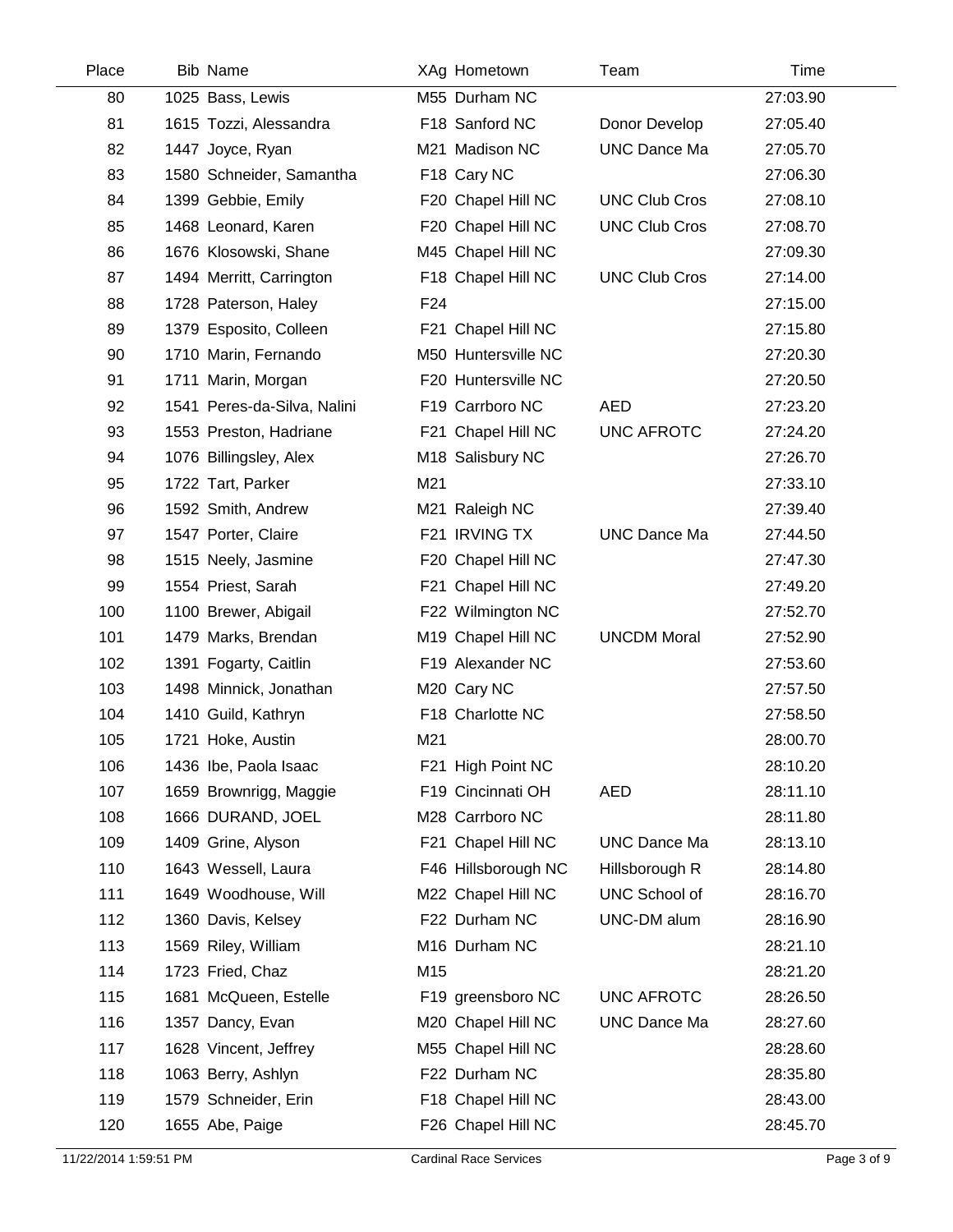| Place | <b>Bib Name</b>              |     | XAg Hometown          | Team                    | Time     |  |
|-------|------------------------------|-----|-----------------------|-------------------------|----------|--|
| 121   | 1451 Kenan, Taylor           |     | F20 Berwyn PA         |                         | 28:46.60 |  |
| 122   | 1707 Crume, Richard          |     | M62 Chapel Hill NC    |                         | 28:47.10 |  |
| 123   | 1594 Snider, Rachel          |     | F18 Chapel Hill NC    |                         | 28:51.40 |  |
| 124   | 1726 Frasica, Steven         | M20 |                       |                         | 28:57.80 |  |
| 125   | 1674 Kim, Becca              |     | F22 Chapel Hill NC    |                         | 29:00.20 |  |
| 126   | 1590 Sizer, Jim              |     | M60 Cornelius NC      |                         | 29:00.80 |  |
| 127   | 1373 Dunham, Caroline        |     | F18 Chapel Hill NC    |                         | 29:05.00 |  |
| 128   | 1458 Kumar, Sneha            |     | F18 Chapel Hill NC    |                         | 29:06.40 |  |
| 129   | 1652 Yoon, Haejung           |     | F18 Chapel Hill NC    |                         | 29:07.50 |  |
| 130   | 1036 Batres, Erica           |     | F20 Chapel Hill NC    | <b>Hamilton Merrill</b> | 29:09.90 |  |
| 131   | 1562 Rapp, Carolyn           |     | F18 Raleigh NC        | <b>UNC Dance Ma</b>     | 29:12.80 |  |
| 132   | 1200 Caress, Lula            |     | F8 Chapel Hill NC     |                         | 29:25.90 |  |
| 133   | 1198 Caren, Neal             |     | M41 Chapel Hill NC    |                         | 29:29.90 |  |
| 134   | 1143 Burch, Ryan             |     | M22 Chapel Hill NC    |                         | 29:39.60 |  |
| 135   | 1490 McPhail, Marques        |     | M20 Goldsboro NC      |                         | 29:47.30 |  |
| 136   | 1417 Harris, Kathleen        |     | F21 Chapel Hill NC    |                         | 29:48.10 |  |
| 137   | 1407 Goslin, Liz             |     | F22 Peoria IL         | UNC-DM alum             | 29:48.70 |  |
| 138   | 1648 Woodhouse, Hope         |     | F22 Chapel Hill NC    | UNC-DM alum             | 29:49.20 |  |
| 139   | 1473 Long, Kayla             |     | F19 winston-salem NC  |                         | 29:51.60 |  |
| 140   | 1446 Jotikasthira, Chotibhak |     | M39 Chapel Hill NC    |                         | 29:52.00 |  |
| 141   | 1625 Van Vliet, Alexandra    |     | F23 Washington DC     |                         | 29:56.50 |  |
| 142   | 1747 Noonan, Tim             | M58 |                       |                         | 29:59.50 |  |
| 143   | 1685 Noonan, Colleen         |     | F29 Raleigh NC        |                         | 29:59.70 |  |
| 144   | 1647 Witt, Hayley            |     | F21 Fredericksburg VA |                         | 30:00.50 |  |
| 145   | 1086 Blizard, Laura          |     | F18 Chapel Hill NC    | <b>UNC Dance Ma</b>     | 30:00.90 |  |
| 146   | 1431 Holmes, Eleanor         |     | F19 Chapel Hill NC    | <b>UNC Dance Ma</b>     | 30:01.80 |  |
| 147   | 1147 Burke, Kevin            |     | M61 Raleigh NC        | <b>UNC Dance Ma</b>     | 30:03.20 |  |
| 148   | 1145 Burke, Erin             |     | F23 Raleigh NC        | <b>UNC Dance Ma</b>     | 30:03.70 |  |
| 149   | 1583 Scott, Alicia           |     | F20 Spring TX         |                         | 30:03.90 |  |
| 150   | 1486 McGee, Madeline         |     | F18 Chapel Hill NC    |                         | 30:06.60 |  |
| 151   | 1364 Dearstyne, Hannah       |     | F18 Chapel Hill NC    |                         | 30:12.10 |  |
| 152   | 1695 Travars, Michael        |     | M35 Holly Springs NC  |                         | 30:13.00 |  |
| 153   | 1581 Schroder, Madison       |     | F19 Mooresville NC    |                         | 30:16.80 |  |
| 154   | 1103 Brickner, Rebecca       |     | F20 Chapel Hill NC    |                         | 30:16.90 |  |
| 155   | 1088 Boley, Kayla            |     | F19 Chapel Hill NC    | <b>UNC Dance Ma</b>     | 30:17.20 |  |
| 156   | 1700 Wood, Hannah            |     | F20 Walnut Cove NC    |                         | 30:17.80 |  |
| 157   | 732 Barker, Jessica          |     | F19 Chapel Hill NC    | <b>UNC Dance Ma</b>     | 30:19.00 |  |
| 158   | 1089 Bordeaux, Sara          |     | F19 Chapel Hill NC    | <b>UNCDM Moral</b>      | 30:19.10 |  |
| 159   | 1559 Radford, Amanda         |     | F21 Destin FL         | <b>UNC Dance Ma</b>     | 30:19.60 |  |
| 160   | 1633 Walters, Lexi           |     | F19 Chapel Hill NC    |                         | 30:20.30 |  |
| 161   | 1375 Edwards, Lexie          |     | F19 Chapel Hill NC    |                         | 30:20.70 |  |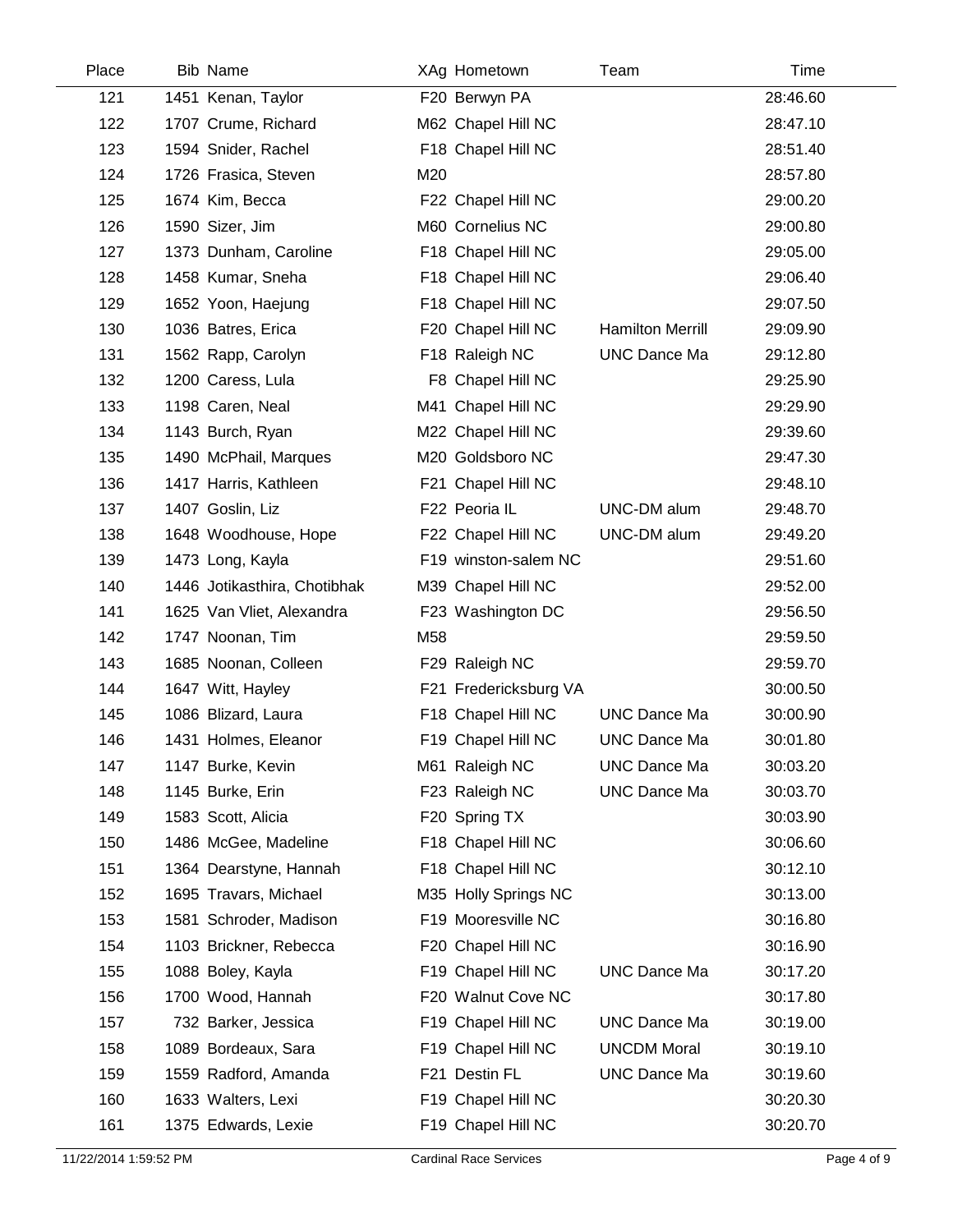| Place | <b>Bib Name</b>           | XAg Hometown        | Team                 | Time     |
|-------|---------------------------|---------------------|----------------------|----------|
| 162   | 1484 McCulloh, Rayburn    | M19 Durham NC       |                      | 30:20.90 |
| 163   | 1733 McNabb, Kelly        | F33                 |                      | 30:23.70 |
| 164   | 1440 Jasiura, Kelly       | F19 Orchard Park NY |                      | 30:24.70 |
| 165   | 1518 Nelson, Casey        | F19 Clayton NC      |                      | 30:27.70 |
| 166   | 1262 Chun, Esther         | F20 Chapel Hill NC  |                      | 30:34.90 |
| 167   | 1415 Hanmer, Emma         | F20 Matthews NC     | <b>Terry Noah</b>    | 30:37.30 |
| 168   | 1158 Burnette, Bianca     | F20 Chapel Hill NC  |                      | 30:37.70 |
| 169   | 1715 Wallace, Hannah      | F20 Chapel Hill NC  |                      | 30:37.80 |
| 170   | 1457 Kowalski, Sarah      | F20 Chapel Hill NC  |                      | 30:38.80 |
| 171   | 1421 Hennigan, Elizabeth  | F18 Chapel Hill NC  |                      | 30:39.00 |
| 172   | 1469 Lewis, Nathaniel     | M19 Newport NC      | <b>UNC Dance Ma</b>  | 30:40.10 |
| 173   | 1535 Page, Nanette        | F19 Swansboro NC    | <b>UNC Dance Ma</b>  | 30:40.60 |
| 174   | 1731 Robinson, Keith      | M39                 |                      | 30:44.80 |
| 175   | 1155 Burks, Wesley        | M60 Chapel Hill NC  | <b>UNC School of</b> | 30:45.40 |
| 176   | 1626 VanderJeugdt, lan    | M22 Waxhaw NC       |                      | 30:45.60 |
| 177   | 1513 Nakhle, Kate         | F22 Chapel Hill NC  | <b>UNC Dance Ma</b>  | 30:47.80 |
| 178   | 1416 Hansel, Helen        | F18 Chapel Hill NC  | <b>UNCDM</b> corpor  | 30:51.70 |
| 179   | 1429 Hinkle, Catherine    | F57 Raleigh NC      |                      | 30:57.80 |
| 180   | 1270 Ciociola, Elizabeth  | F18 Raleigh NC      |                      | 30:57.90 |
| 181   | 1405 Gong, Annabella      | F17 Chapel Hill NC  |                      | 30:58.70 |
| 182   | 1629 Vincent, Katie       | F18 Chapel Hill NC  |                      | 30:58.90 |
| 183   | 1118 Brown, Brianna       | F28 Durham NC       |                      | 30:59.70 |
| 184   | 1141 Bulkeley, Mary       | F18 Chapel Hill NC  |                      | 30:59.80 |
| 185   | 1735 Hufman, Melissa      | F <sub>25</sub>     |                      | 31:00.60 |
| 186   | 1604 Sun, Jenny           | F22 Chapel Hill NC  |                      | 31:01.90 |
| 187   | 1555 Privette, Mary       | F19 Chapel Hill NC  |                      | 31:06.40 |
| 188   | 1650 Wuo, Robert          | M19 Chapel Hill NC  | <b>UNC Dance Ma</b>  | 31:06.80 |
| 189   | 1282 Comtois, Elizabeth   | F18 Pfafftown NC    |                      | 31:10.50 |
| 190   | 1205 Carter, Shakeelah    | F21 Chapel Hill NC  |                      | 31:12.10 |
| 191   | 1724 Shargawi, Amanda     | F <sub>28</sub>     |                      | 31:15.40 |
| 192   | 1622 Tucci, Albert        | M19 Chapel Hill NC  |                      | 31:24.10 |
| 193   | 377 Albritton, Cari       | F19 Cary NC         | <b>UNC Dance Ma</b>  | 31:28.30 |
| 194   | 1393 Gaddy, Courtney      | F19 Jacksonville NC |                      | 31:28.50 |
| 195   | 466 atkins, reagan        | F20 Chapel Hill NC  | <b>UNC Dance Ma</b>  | 31:36.10 |
| 196   | 1749 Hunt, Rebekah        | F <sub>20</sub>     |                      | 31:39.80 |
| 197   | 1602 Stroud, Kelsey       | F21 Chapel Hill NC  | <b>UNC Dance Ma</b>  | 31:40.10 |
| 198   | 1624 Valentine, Catherine | F18 Chapel Hill NC  |                      | 31:41.30 |
| 199   | 1362 Dean, Elizabeth      | F19 Dunn NC         |                      | 31:42.50 |
| 200   | 1387 Flaherty, Joann      | F20 greensboro NC   | <b>UNCDM Moral</b>   | 31:45.80 |
| 201   | 1511 Munson, Adela        | F19 Chapel Hill NC  | <b>UNC Dance Ma</b>  | 31:47.10 |
| 202   | 1467 Lensch, Rachel       | F20 Chapel Hill NC  | <b>UNC Club Cros</b> | 31:48.70 |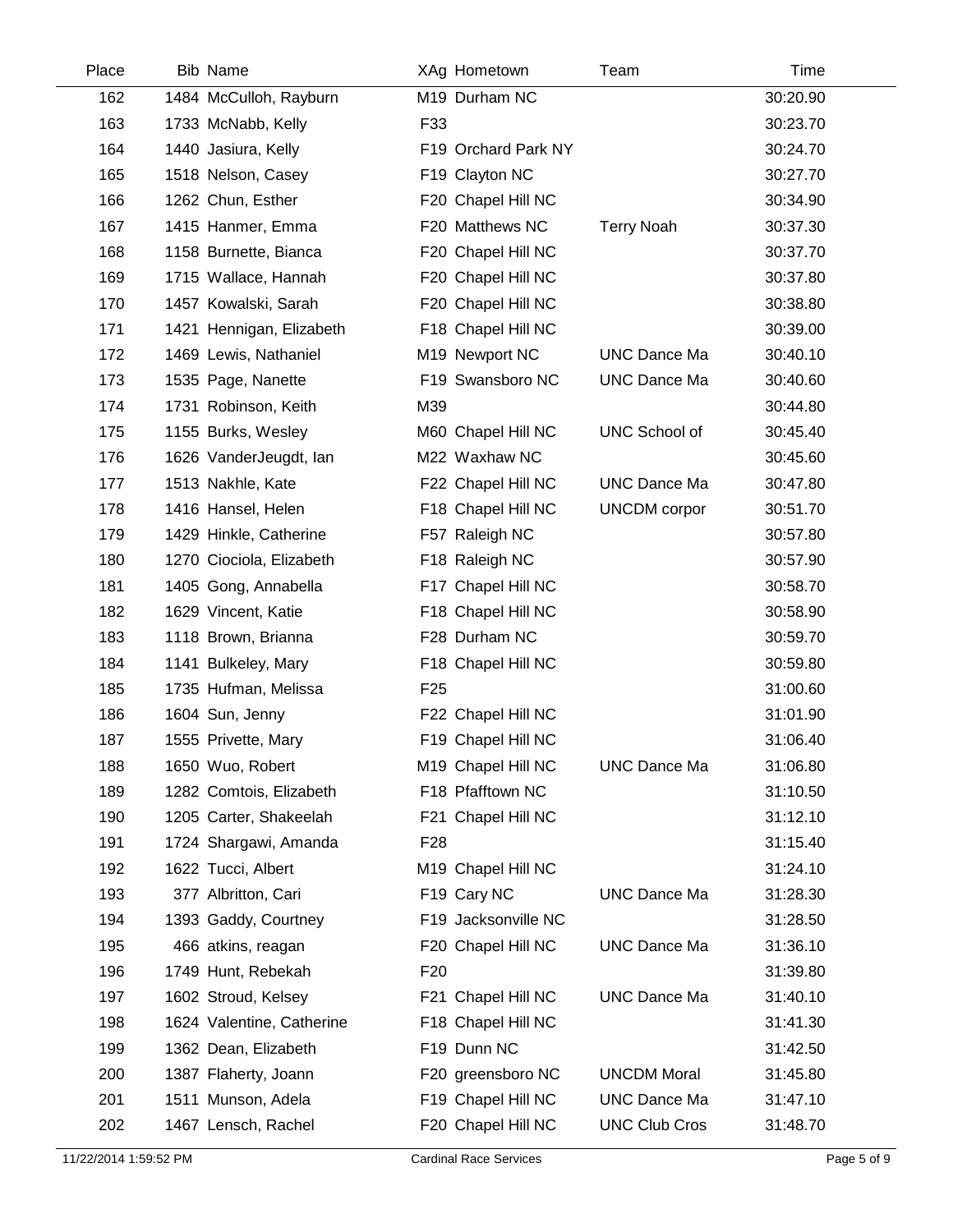| Place | <b>Bib Name</b>         | XAg Hometown                      | Team                 | Time     |
|-------|-------------------------|-----------------------------------|----------------------|----------|
| 203   | 1441 Jeffers, Faith     | F19 Chapel Hill NC                | <b>AED</b>           | 31:50.30 |
| 204   | 1420 Hausler, Jennifer  | F18 Chapel Hill NC                | <b>UNC Club Cros</b> | 31:55.80 |
| 205   | 1727 Kim, Michelle      | F <sub>22</sub>                   |                      | 31:56.20 |
| 206   | 1691 SHRESTHA, DIPENDRA | M33 Morrisville NC                |                      | 31:59.90 |
| 207   | 1449 Keese, Avery       | F22 Pilot Mountain NC             | UNC-DM alum          | 32:00.90 |
| 208   | 1146 Burke, Hannah      | F22 Durham NC                     | UNC-DM alum          | 32:01.90 |
| 209   | 1514 Nance, Jennifer    | F19 Raleigh NC                    |                      | 32:02.80 |
| 210   | 1548 Porter, Grace      | F18 Carrboro NC                   | <b>UNC Dance Ma</b>  | 32:04.90 |
| 211   | 1639 Weintraub, Claire  | F18 Carrboro NC                   |                      | 32:05.10 |
| 212   | 1544 Petersen, Hannah   | F19 Chapel Hill NC                |                      | 32:06.40 |
| 213   | 1445 Johnson, Sloan     | F20 Chapel Hill NC                | <b>UNC Dance Ma</b>  | 32:09.00 |
| 214   | 1558 Quiza, Emily       | F21 Chapel Hill NC                |                      | 32:14.30 |
| 215   | 1560 Ramsay, James      | M51 Concord NC                    |                      | 32:20.20 |
| 216   | 1497 Millner, Sarah     | F21 Chapel Hill NC                |                      | 32:35.50 |
| 217   | 1401 Gentry, Dana       | F19 Chapel Hill NC                | <b>UNC Dance Ma</b>  | 32:36.90 |
| 218   | 1113 Brosso, Samantha   | F20 Matthews NC                   | <b>UNC Dance Ma</b>  | 32:39.00 |
| 219   | 1512 Murphy, Allison    | F18 Salisbury NC                  |                      | 32:43.40 |
| 220   | 1591 Sizer, Sarah       | F21 Chapel Hill NC                |                      | 32:49.70 |
| 221   | 1702 Zacher, Chloe      | F19 Chapel Hill NC                | <b>UNC Dance Ma</b>  | 32:59.50 |
| 222   | 1582 Sclafani, Marisa   | F18 Park Ridge IL                 |                      | 33:00.00 |
| 223   | 1564 Reeves, Abby       | F21 Chapel Hill NC                |                      | 33:03.30 |
| 224   | 1279 Coker, Toyosi      | F20 Raleigh NC                    |                      | 33:04.40 |
| 225   | 1637 Wayland, Emily     | F19 Chapel Hill NC                | <b>UNC Dance Ma</b>  | 33:05.90 |
| 226   | 1532 Owens, Ashley      | M33 Goldsboro NC                  |                      | 33:13.20 |
| 227   | 1693 Tevis, Rachael     | F18 Chapel Hill NC                |                      | 33:15.70 |
| 228   | 1593 Smith, Susannah    | F18 MAYODAN NC                    | <b>UNCDM</b> corpor  | 33:15.90 |
| 229   | 1706 Burbank, Katherine | F19 Bedford Corners N UNC Women's |                      | 33:16.90 |
| 230   | 1423 Herzog, Rachel     | F19 Chapel Hill NC                |                      | 33:18.50 |
| 231   | 1571 Rose, Caitlin      | F19 Chapel Hill NC                | Donor Develop        | 33:19.90 |
| 232   | 1595 Spaid, Ben         | M14 Pfafftown NC                  |                      | 33:35.40 |
| 233   | 1718 Barnaba, Maddie    | F <sub>19</sub>                   |                      | 33:35.50 |
| 234   | 1675 Kinniburgh, Amanda | F19 Matthews NC                   |                      | 33:48.70 |
| 235   | 1660 Clouser, Elise     | F19 Chapel Hill NC                |                      | 33:49.10 |
| 236   | 1528 Orman, Amy         | F45 Haw River NC                  |                      | 34:04.60 |
| 237   | 1527 Orman, Allison     | F19 Haw River NC                  |                      | 34:04.70 |
| 238   | 1536 painter, laura     | f22 Chapel Hill NC                |                      | 34:10.00 |
| 239   | 1254 Cho, Yuri          | F19 Milton GA                     |                      | 34:15.80 |
| 240   | 1500 MITCHELL, JANE     | F46 Durham NC                     |                      | 34:42.30 |
| 241   | 1682 Mitchell, Emily    | F20 Durham NC                     |                      | 34:43.00 |
| 242   | 1480 Martin, Jasmine    | F20 WAKE FOREST N UNCDM Moral     |                      | 34:53.90 |
| 243   | 1745 Deacon, Dan        | M25                               |                      | 34:54.20 |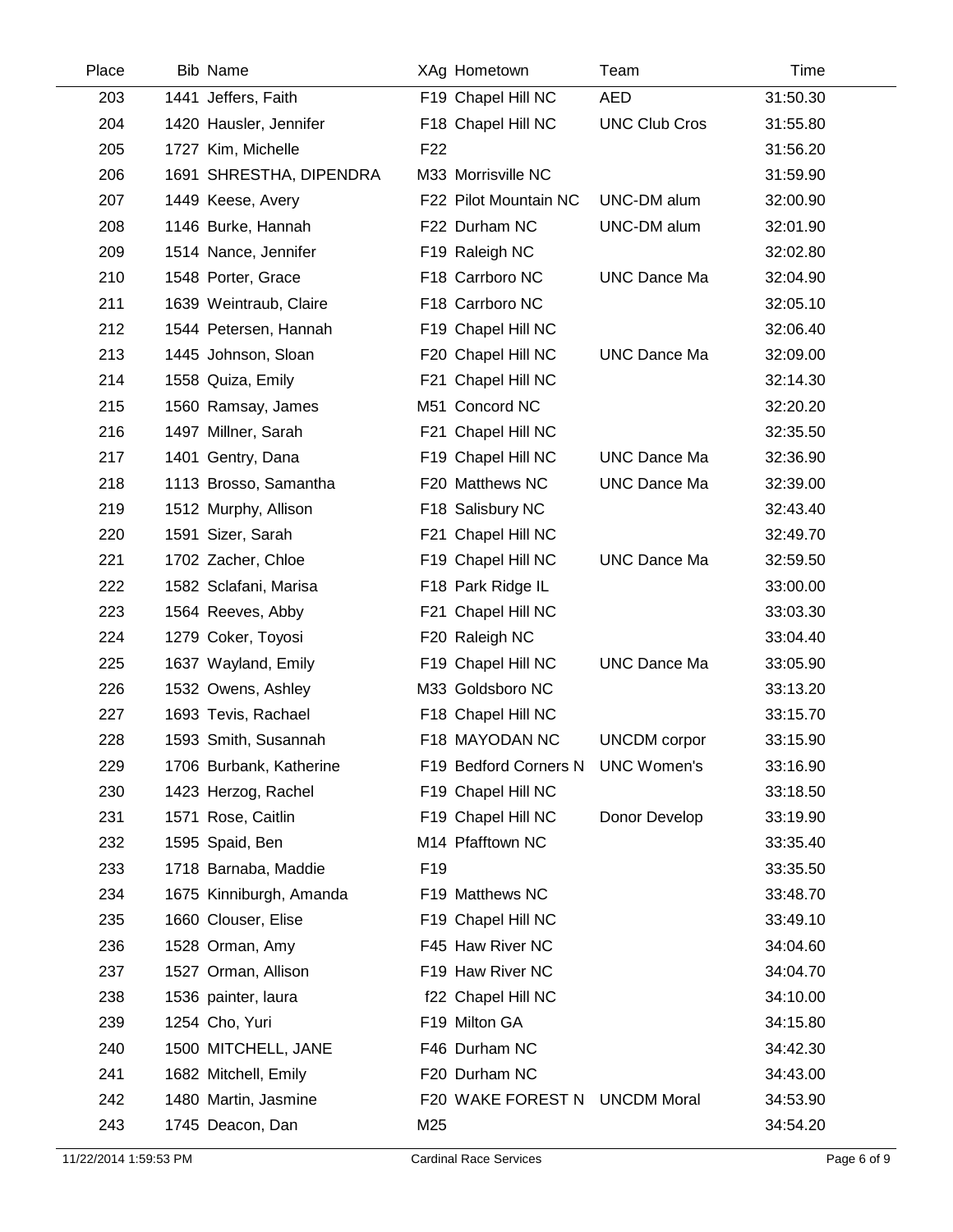| Place | <b>Bib Name</b>              |                 | XAg Hometown        | Team                 | Time     |
|-------|------------------------------|-----------------|---------------------|----------------------|----------|
| 244   | 1614 Tiah, Clifflena         |                 | F18 Charlotte NC    |                      | 34:54.70 |
| 245   | 1743 Stephonson, Brooklyn    | F <sub>25</sub> |                     |                      | 35:04.10 |
| 246   | 1744 Hartwick, Melanie       | F <sub>25</sub> |                     |                      | 35:04.40 |
| 247   | 1288 Cook, Jamie             |                 | F18 Chapel Hill NC  |                      | 35:05.30 |
| 248   | 1426 hiers, reagan           |                 | F14 Greensboro NC   |                      | 35:25.90 |
| 249   | 1464 Ledbetter, Hope         |                 | F21 Chapel Hill NC  | <b>UNC Dance Ma</b>  | 35:28.90 |
| 250   | 1087 bock, adam              |                 | M20 Hillsborough NC | <b>UNC Dance Ma</b>  | 35:28.90 |
| 251   | 1319 Crawford, Katie         |                 | F19 Chapel Hill NC  | <b>UNC Dance Ma</b>  | 35:31.60 |
| 252   | 1466 Lee, Megan              |                 | F24 Sanford NC      |                      | 35:34.50 |
| 253   | 1596 Spaid, Meredith         |                 | F19 Chapel Hill NC  |                      | 35:37.40 |
| 254   | 1597 Spaid, Noah             |                 | M17 Pfafftown NC    |                      | 35:37.80 |
| 255   | 1698 walkinshaw, rebecca     |                 | F32 Cary NC         |                      | 35:46.50 |
| 256   | 1678 Mashmann, Garth         |                 | M31 Cary NC         |                      | 35:47.00 |
| 257   | 1472 Logsdon, Libby          |                 | F20 Apex NC         | <b>UNC Dance Ma</b>  | 35:53.40 |
| 258   | 1617 Travis, Summer          |                 | F18 Raleigh NC      |                      | 36:03.60 |
| 259   | 1504 montpetit, renee        |                 | f22 Durham NC       |                      | 36:09.20 |
| 260   | 1533 Owens, Lynn             |                 | F36 Knightdale NC   |                      | 36:21.90 |
| 261   | 1717 Martinez, Jacqueline    | F18             |                     |                      | 36:35.60 |
| 262   | 1465 Lee, Amy                |                 | F19 Chapel Hill NC  | Donor Develop        | 36:38.70 |
| 263   | 1140 Bui, Songchau           |                 | F18 Jamestown NC    |                      | 36:57.50 |
| 264   | 1619 Triggiani, Peter        |                 | M19 Chapel Hill NC  | <b>UNC Club Cros</b> | 36:58.20 |
| 265   | 1741 Kartheiser, Kate        | F <sub>8</sub>  |                     |                      | 37:16.80 |
| 266   | 1738 Gilbert, Eva            | F <sub>9</sub>  |                     |                      | 37:16.80 |
| 267   | 1740 Kartheiser, Paul        | M47             |                     |                      | 37:18.80 |
| 268   | 1746 Gilland, Paula          | F <sub>50</sub> |                     |                      | 37:19.90 |
| 269   | 1739 Gilbert, Virginia       | F46             |                     |                      | 37:20.40 |
| 270   | 1363 Deans, Elizabeth        |                 | F21 Raleigh NC      |                      | 37:21.40 |
| 271   | 1144 Burgin, Sherry          |                 | F43 union mills NC  | UNC Dance Ma         | 37:29.90 |
| 272   | 1488 McGreevy, Sarah McGreev |                 | F19 Chapel Hill NC  |                      | 37:34.00 |
| 273   | 1613 Thompson, Shannon       |                 | F18 CARY NC         | <b>UNCDM</b> corpor  | 37:40.30 |
| 274   | 1750 Fellia, Scott           | M28             |                     |                      | 37:49.20 |
| 275   | 1386 Fender, EmmaRae         |                 | F18 Chapel Hill NC  |                      | 38:01.10 |
| 276   | 1434 Houston, Michaela       |                 | F18 Raleigh NC      | <b>UNC Dance Ma</b>  | 38:01.90 |
| 277   | 223 Abernethy, Macy          |                 | F18 Chapel Hill NC  | <b>UNCDM</b> corpor  | 38:02.00 |
| 278   | 970 Bass, Emily              |                 | F19 Durham NC       | Donor Develop        | 38:11.80 |
| 279   | 1213 Cashman, Kathleen       |                 | F20 Chapel Hill NC  |                      | 38:37.40 |
| 280   | 1531 Owens, Allyson          |                 | F20 Chapel Hill NC  | <b>UNCDM Moral</b>   | 38:37.50 |
| 281   | 1599 Stark, Madison          |                 | F19 Matthews NC     | <b>UNC Dance Ma</b>  | 38:42.10 |
| 282   | 1115 Brott, Aaron            |                 | M44 Cary NC         |                      | 38:44.10 |
| 283   | 1117 Brott, Hayley           |                 | F18 Cary NC         |                      | 38:44.20 |
| 284   | 1519 Nelson, Mary Britt      |                 | F20 Chapel Hill NC  |                      | 38:53.70 |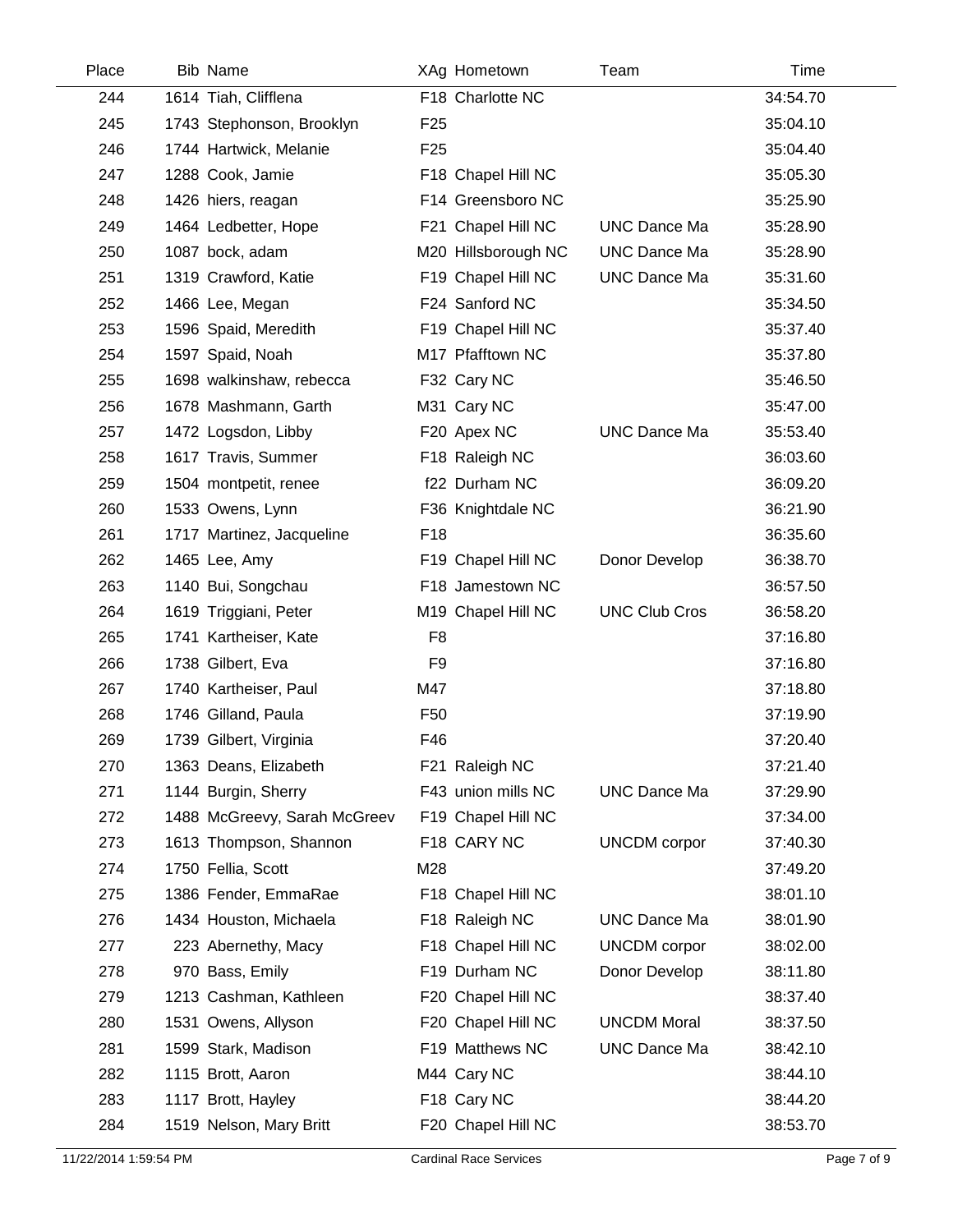| Place | <b>Bib Name</b>         | XAg Hometown          | Team                | Time     |
|-------|-------------------------|-----------------------|---------------------|----------|
| 285   | 1193 Carden, Dustin     | M22 Hurdle Mills NC   |                     | 38:55.10 |
| 286   | 1422 Hernandez, Alexy   | F20 Chapel Hill NC    |                     | 38:56.00 |
| 287   | 1631 Wagner, Logan      | M18 Chapel Hill NC    |                     | 40:06.10 |
| 288   | 1481 Mathes, Megan      | F19 Chapel Hill NC    | <b>UNC Dance Ma</b> | 40:07.30 |
| 289   | 1658 Brown, Madison     | F19 Chapel Hill NC    | <b>AED</b>          | 40:37.40 |
| 290   | 1705 Buffett, Katelyn   | F18 Rockwell NC       |                     | 40:54.90 |
| 291   | 1630 Wagner, Kelsey     | F20 Chapel Hill NC    |                     | 40:55.20 |
| 292   | 1290 Cooper, Sarah      | F21 Chapel Hill NC    | <b>UNC Dance Ma</b> | 41:07.00 |
| 293   | 1545 Phelps, Stephanie  | F21 Chapel Hill NC    | <b>UNC Dance Ma</b> | 41:07.70 |
| 294   | 1598 Stanley, Madison   | F19 Swansboro NC      | Donor Develop       | 41:08.00 |
| 295   | 1453 King, Brittney     | F21 Chapel Hill NC    | <b>UNC Dance Ma</b> | 42:01.10 |
| 296   | 1455 King, Wanda        | F48 Burnsville NC     |                     | 42:07.60 |
| 297   | 1542 Perrotta, Laura    | F18 Harrisburg NC     | <b>UNC Dance Ma</b> | 43:02.90 |
| 298   | 1433 House, Kayla       | F19 Chapel Hill NC    | <b>UNC Dance Ma</b> | 43:03.30 |
| 299   | 1325 Culbreth, Cayla    | F18 Raleigh NC        |                     | 43:03.80 |
| 300   | 1132 Brown, Megan       | F19 Chapel Hill NC    |                     | 43:04.00 |
| 301   | 1043 Beckett, Stephanie | F20 Chapel Hill NC    | <b>UNC Dance Ma</b> | 43:16.50 |
| 302   | 1708 Daniel, Charles    | M50 Goldston NC       |                     | 43:27.40 |
| 303   | 1154 Burks, Jan         | F59 Chapel Hill NC    |                     | 43:29.00 |
| 304   | 1730 Dariel, Michelle   | F45                   |                     | 43:29.80 |
| 305   | 1412 Hall, Nikita       | F20 Chapel Hill NC    |                     | 43:54.80 |
| 306   | 1694 Toliver, Travis    | M22 Chapel Hill NC    |                     | 43:55.30 |
| 307   | 1586 sherwood jr, david | M59 West End NC       |                     | 44:08.60 |
| 308   | 1487 McGreevy, Joan     | F54 Morganton NC      |                     | 44:15.00 |
| 309   | 1374 Eason, Ashleigh    | F25 Raleigh NC        |                     | 45:29.60 |
| 310   | 1356 Cunat, Jakub       | M27 Raleigh NC        |                     | 45:29.60 |
| 311   | 1491 Melendez, Daira    | F22 Chapel Hill NC    |                     | 46:03.80 |
| 312   | 1079 Black, Ellen       | F22 Chapel Hill NC    |                     | 46:34.50 |
| 313   | 1556 Pulley, Taylor     | F20 Chapel Hill NC    | <b>UNCDM</b> corpor | 46:34.70 |
| 314   | 1568 Riley, Breeze      | F21 Chapel Hill NC    |                     | 46:40.90 |
| 315   | 1565 Reid, Kayla        | F19 Reidsville NC     | <b>UNC Dance Ma</b> | 47:08.50 |
| 316   | 1690 shelton, heather   | f22 Siler City NC     |                     | 47:10.10 |
| 317   | 1616 Travis, Emili      | F21 Chapel Hill NC    |                     | 47:10.30 |
| 318   | 1430 Hogewood, Hannah   | F20 Chapel Hill NC    | <b>UNC Dance Ma</b> | 47:19.00 |
| 319   | 1687 Saunders, Hayden   | M20 Chapel Hill NC    |                     | 47:19.30 |
| 320   | 1427 hiers, stacy       | F39 Greensboro NC     |                     | 47:27.00 |
| 321   | 1367 Dellon, Hannah     | F7 Chapel Hill NC     |                     | 47:30.70 |
| 322   | 1589 Simpson, Emily     | F22 Pilot Mountain NC |                     | 48:04.80 |
| 323   | 1588 Simpson, Donna     | F54 Waxhaw NC         |                     | 48:05.90 |
| 324   | 1361 Deacon, Beth       | F61 Chapel Hill NC    |                     | 50:03.60 |
| 325   | 1209 Carver, Kelly      | F27 Roxboro NC        |                     | 50:22.70 |